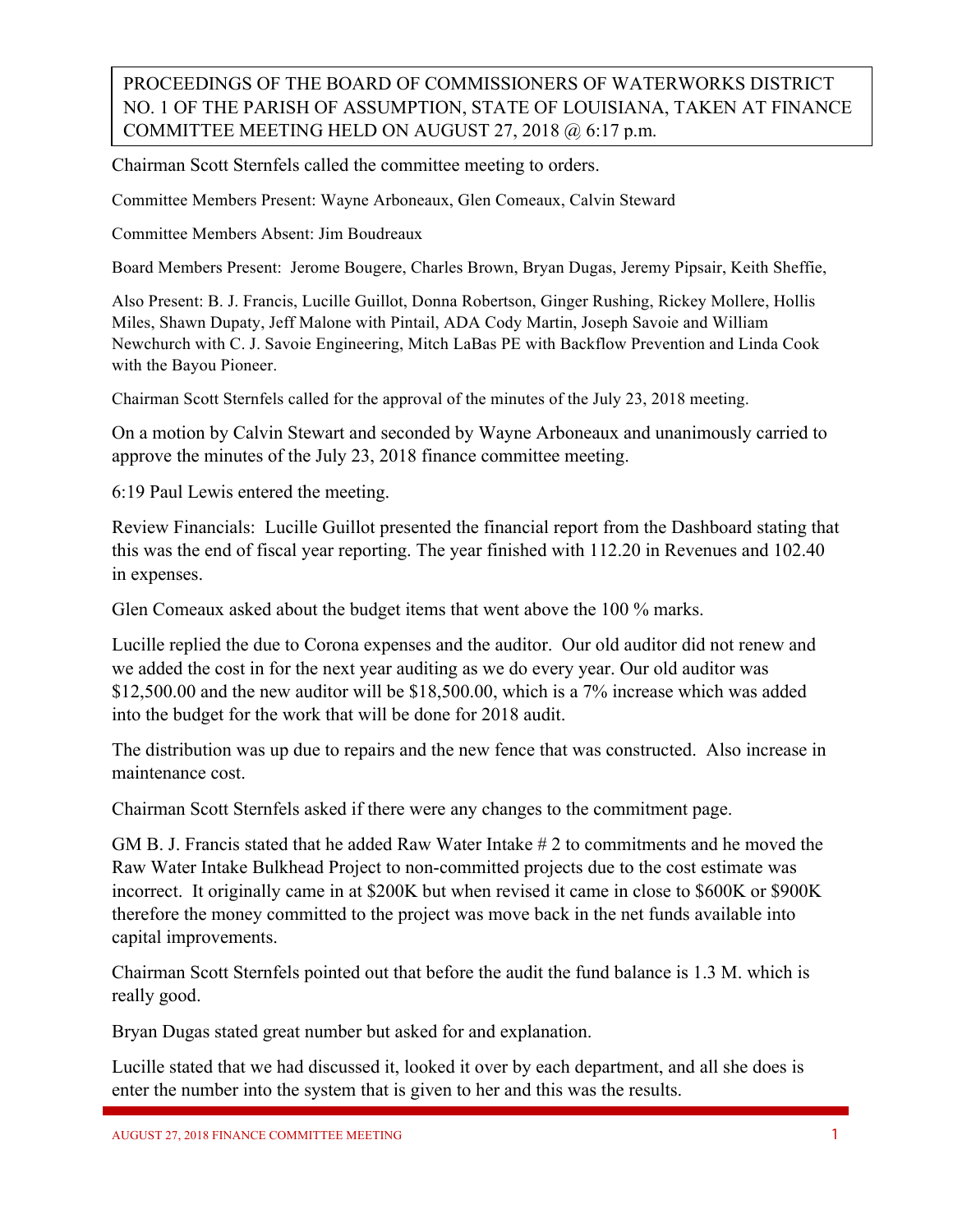Glen Comeaux asked if there was a spread sheet to show the difference in these numbers and the answer is no.

Bryan Dugas suggested that if there is a wide gap in the number of days, then we ought to use that ratio of the days to try to extrapolate, you got an extra 200, but that will only account for about a 25% change. Your numbers dropped by 30 to 1 not by a quarter.

The numbers for unaccounted for water are based on billing and not a unit. We read around the  $15<sup>th to</sup> 18<sup>th</sup>$  of the month and the flushing is only pulled around the first day of reading. We are not sure if this is making the difference or not.

ACUD is calculated in water sold.

Bryan Dugas stated that we may need to install meters on our main transmission lines to see if we can determine where our issues are.

Contact the fire departments and invite them to a meeting to discuss the water used in testing and maybe we can get a better determination of what they are using by install a meter at the time of testing.

Chairman Scott Sternfels asked for the report on Auditor Quotes.

General Manager B. J. Francis stated that there were three quotes submitted. Two referred by board members and one referred by previous auditor.

Chairman Scott Sternfels asked for a motion to accept the lowest proposal to bring to the full board.

On a motion by Calvin Stewart and seconded by Wayne Arboneaux and unanimously carried to approve the lowest estimate quote from Laporte CPAs & Advisors. As our new auditor which submitted the lowest bid of \$18,500.00.

Chairman Scott Sternfels asked for discussion on Water Rates and employee Salary Increases and Salary Brackets.

Chairman Scott Sternfels stated that a few of them met a few weeks ago and handed out a fee structure for our operators. The proposal before you are what we are recommending to bring before the full board.

On a motion by Wayne Arboneaux and seconded by Calvin Stewart and unanimously carried to approve the fee schedule for the operators to be brought before the full board as result of committee meeting.

Chairman Scott Sternfels brought a proposal before the finance committee of a 3.5% water rate increase to be approve to be full board.

This increase is being projected due to the rising cost of expenses, i.e.: chemicals, insurance, depreciation and people.